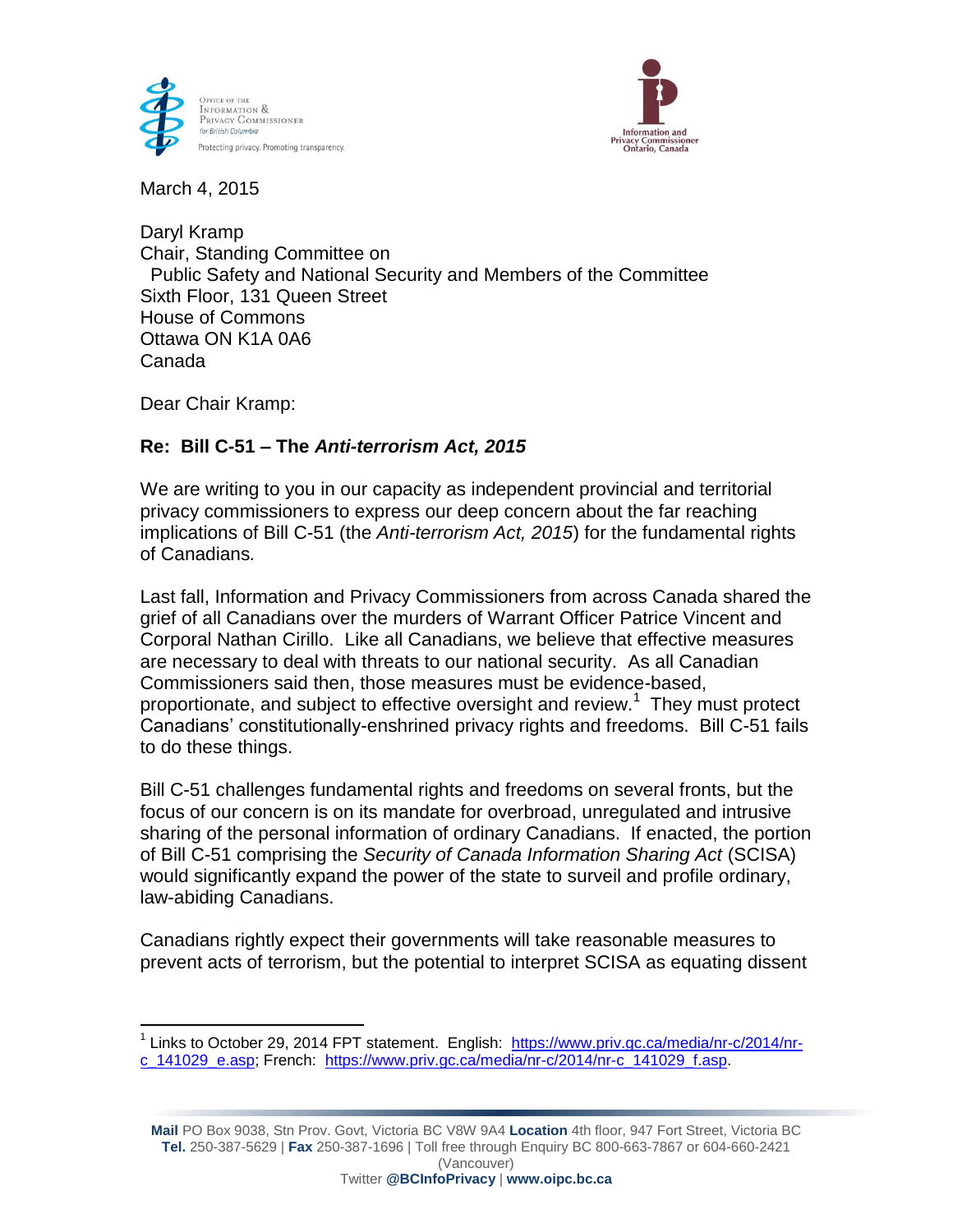with violence, sabotage and subversion would facilitate a substantial shift towards routine surveillance of large portions of the populace. It could be used to authorize, in effect, surveillance across governments in Canada, and abroad, for virtually unlimited purposes. Such a state of affairs would be inconsistent with the rule of law in our democratic state and contrary to the expectations of Canadians.

Given the sweeping implications of SCISA, Canadians should expect there to be clear and persuasive evidence that these proposals are truly necessary, limited and proportionate. The government has yet to produce any evidence on these foundational points. It has not explained why the existing statutory provisions allowing for the disclosure of personal information for law enforcement and national security-related purposes are not sufficient to meet current security requirements.

In light of the above, and for the reasons stated below, we urge government to withdraw SCISA.

If the government declines to do this, substantial amendments to SCISA are, as we explain below, necessary in order to ensure that any new information-sharing powers are limited, proportionate, and protect Canadians' constitutional rights and freedoms.

## *THE CONCEPT OF WHAT "UNDERMINES THE SECURITY OF CANADA" IS EXCESSIVELY BROAD*

Section 2 of SCISA would define an "activity that undermines the security of Canada" very broadly, more so than any comparable concepts in the *Canadian Security Intelligence Service Act* or the *Anti-terrorism Act, 2001*. 2 The definition would capture activities such as those directed at planning and preparing to carry out a terrorist attack or an act of foreign-directed sabotage. However, SCISA would also open the door to virtually limitless information sharing. It would set no boundaries for the broad and open-ended terms "undermine" and "security".

Many of the s. 2 examples of security-undermining activities are overly broad; notably the classes of activities listed in ss. 2(a), (b), (f), and (i). These extend well beyond what generally would be accepted as representing genuine security threats. Moreover, it is not clear that evidence of any link to unlawfulness (including criminality or violence) is a pre-condition to information sharing under s. 5. This would expose Canadians innocent of any illegality to the risk of virtually limitless information sharing, including with respect to their civic activities.

 2 See the definition of "threats to the security of Canada" in s. 2 of the *Canadian Security Intelligence Service Act*, and the definition of "terrorist activity" in s. 83.01 of the *Criminal Code*.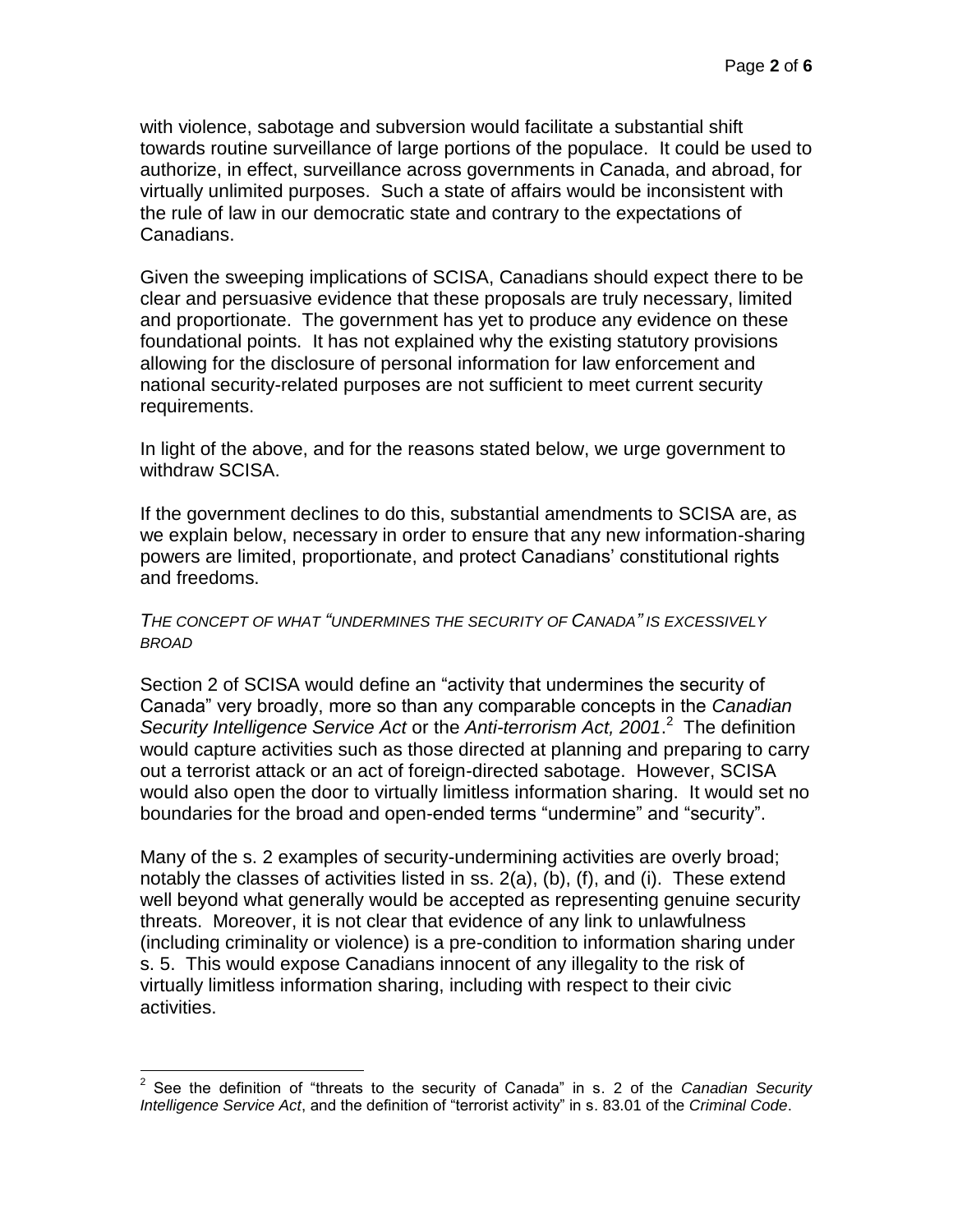We are deeply concerned that SCISA would permit the sharing of personal information of individuals who have participated in lawful, peaceful demonstrations like the large-scale protests against investment in apartheid-era South Africa and the incarceration of Nelson Mandela. The historic peaceful protests in support of nuclear disarmament would also almost certainly have been caught as well. This is because SCISA would define, as an activity that undermines the security of Canada, anything that amounted to "interference with the capability of the Government of Canada in relation to … defence, … public safety, the administration of justice, diplomatic or consular relations, or the economic or financial stability of Canada". It would also include "unduly influencing a government in Canada by … unlawful means", noting—as only one example—that sometimes peaceful marches are held without complying with all municipal bylaws. Moreover, in contrast to the approach under the *Anti-terrorism Act, 2001*, SCISA risks surveillance of anyone *associated* with any group whose protests, demonstrations or pickets breach any law in Canada, however trivial.

### *THE SCOPE FOR INFORMATION SHARING IS ALSO EXCESSIVELY BROAD*

Section 5(1) of SCISA would expressly authorize a "Government of Canada institution*"* to disclose any information it decides is "relevant" to the mandate of a recipient institution with respect to "activities that undermine the security of Canada, including in respect of their detection, identification, analysis, prevention, investigation or disruption". Section 8(2)(b) of the *Privacy Act*  authorizes government institutions to disclose personal information for any purpose in accordance with an Act that authorizes its disclosure. Section 5 of SCISA would appear to give that authority. In combination, these provisions would allow institutions to share personal information, on their own initiative or on request, for overbroad purposes.

SCISA would, in other words, open the door to systematic disclosure of a broad range of information about ordinary Canadians. It would funnel that information from, and to, disparate institutions, the list of which can be expanded by Cabinet at any time, without open debate.

Another serious concern is that s. 6 of SCISA would permit an institution to disclose personal information to "any person" and for "any purpose". This would enable ungoverned sharing of personal information of Canadians with other Canadian governments and public institutions, private sector organizations and foreign governments or their agencies. SCISA would also enable this unprecedented information sharing without any parallel increase in the already overstretched resources and limited authorities of existing independent review officials. The torture and unlawful imprisonment suffered by Maher Arar as a result of the unconstrained sharing of inaccurate personal information with foreign agencies illustrates the grave dangers of this opening of the information floodgates.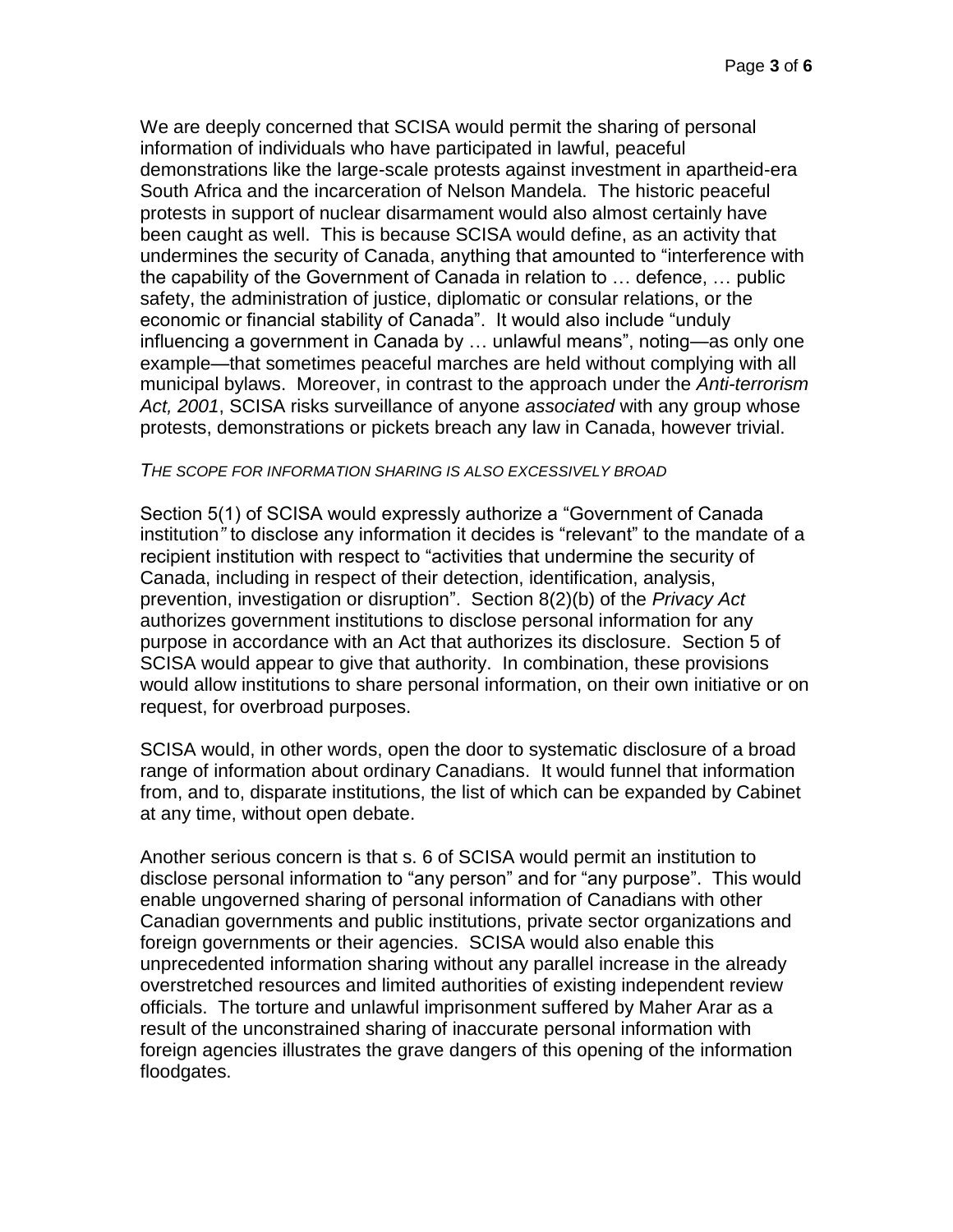### *SIGNIFICANT AMENDMENTS ARE NEEDED TO PROTECT CANADIANS*

In light of the above, the following amendments are critical to remedy the defects in SCISA and protect Canadians' privacy, associational and expressive rights:

*Recommendation 1:* Drawing on the definition of "terrorist activity" in s. 83.01 of the *Criminal Code,* the Committee should narrow the s. 2 definition of an "activity that undermines the security of Canada" to ensure that SCISA information-sharing programs do not target innocent Canadians, including those that fund, support or participate in peaceful protests or other non-violent activities.

*Recommendation 2:* The Committee should amend s. 5 of SCISA to limit information sharing to that which is strictly necessary to accomplish a specific security purpose associated with preventing "terrorist activity" or "threats to the security of Canada" (as those terms are defined in s. 83.01 of the *Criminal Code* and s. 2 of the *Canadian Security Intelligence Service Act*, respectively).

*Recommendation 3:* The Committee should amend s. 4 of SCISA to require all disclosing and recipient institutions to implement responsible information-sharing practices and ensure that information sharing is conducted in a proportionate, transparent and accountable manner. Specific information-sharing requirements should be set out in binding regulations under s. 10 of SCISA*.* Those requirements should include a duty to establish appropriately limited retention periods (*e.g.*, two years), to securely destroy records at the end of the retention period (unless the further retention of a specific record can clearly be justified), and to keep records reflecting what information was shared with whom, when, why, and subject to what controls.

*Recommendation 4:* Section 6 of SCISA, which would lead to recipient institutions using and further disclosing personal information to "any person" and for "any purpose" should be repealed.

*Recommendation 5:* Section 10 of SCISA should be amended to restrict Cabinet's power to list recipient institutions under Schedule 3 of SCISA to those federal agencies that have primary responsibility for law enforcement or national security.

*Recommendation 6:* SCISA should be subject to a sunset clause that requires the completion of a Parliamentary review within five years of its coming into force. That review should be mandated to determine whether any derogations in and under SCISA from the right to privacy are necessary, rational and proportionate.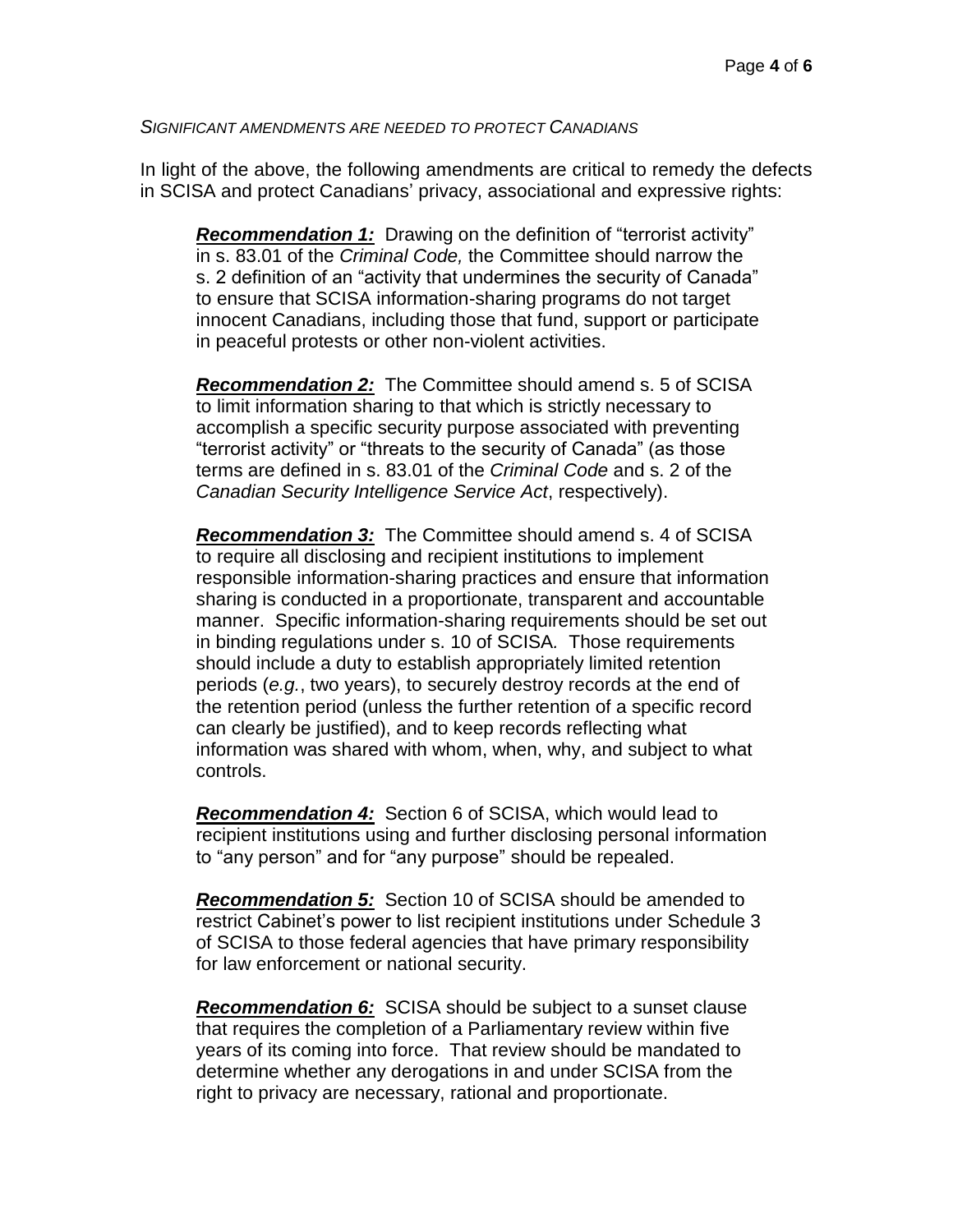### *PROPER OVERSIGHT AND REVIEW MEASURES ARE NECESSARY*

It is useful to separately address the reasons for our last recommendation, set out below. Given the dramatic expansion of state power that SCISA represents, one would expect provision for robust, proportionate, independent oversight and review. Bill C-51 fails to do this.

Aspects of SCISA speak vaguely to information sharing principles and some form of self-regulated compliance with such principles. This is far from adequate. The reference in s. 4 of SCISA to responsible information sharing, such as the use of "information-sharing arrangements …when Government of Canada institutions share information regularly", offers no protection. For one thing, there is no indication that any such "principles" would be binding. Nor would they establish legally-enforceable rights for affected individuals. $3$ 

We therefore strongly endorse the concerns raised by Daniel Therrien, the Privacy Commissioner of Canada, that the government's proposal to establish a new information-sharing regime will exacerbate longstanding gaps in the independent oversight and review of law enforcement and intelligence agencies. The secrecy that accompanies this form of surveillance drastically reduces the opportunity for affected individuals to learn of and challenge the state's use and disclosure of their information. Independent oversight and review is thus critical. It also helps to improve both agency performance and the general public's confidence in the integrity and propriety of the agency's actions.

Accordingly, significant enhancements are needed for independent oversight and review of all agencies involved in national security and intelligence. The recommendations of the Arar Inquiry provide a good starting point for the development of many of the necessary reforms, including outside the context of Bill C-51 as a whole.

*Recommendation 7:* The Committee should call on the government to introduce legislation to ensure that all national security and intelligence agencies are subject to meaningful, independent oversight and review.

### *CONCLUSION*

 $\overline{\phantom{a}}$ 

We are committed to the development of effective, transparent, and privacyprotective approaches to achieving public safety and national security. As Commissioners charged with advising legislators with respect to complex privacy issues, we understand that developing a rational and proportionate response to

 $3$  In addition, s. 9 makes it clear that any person who discloses information under SCISA in good faith will enjoy immunity under any civil proceedings.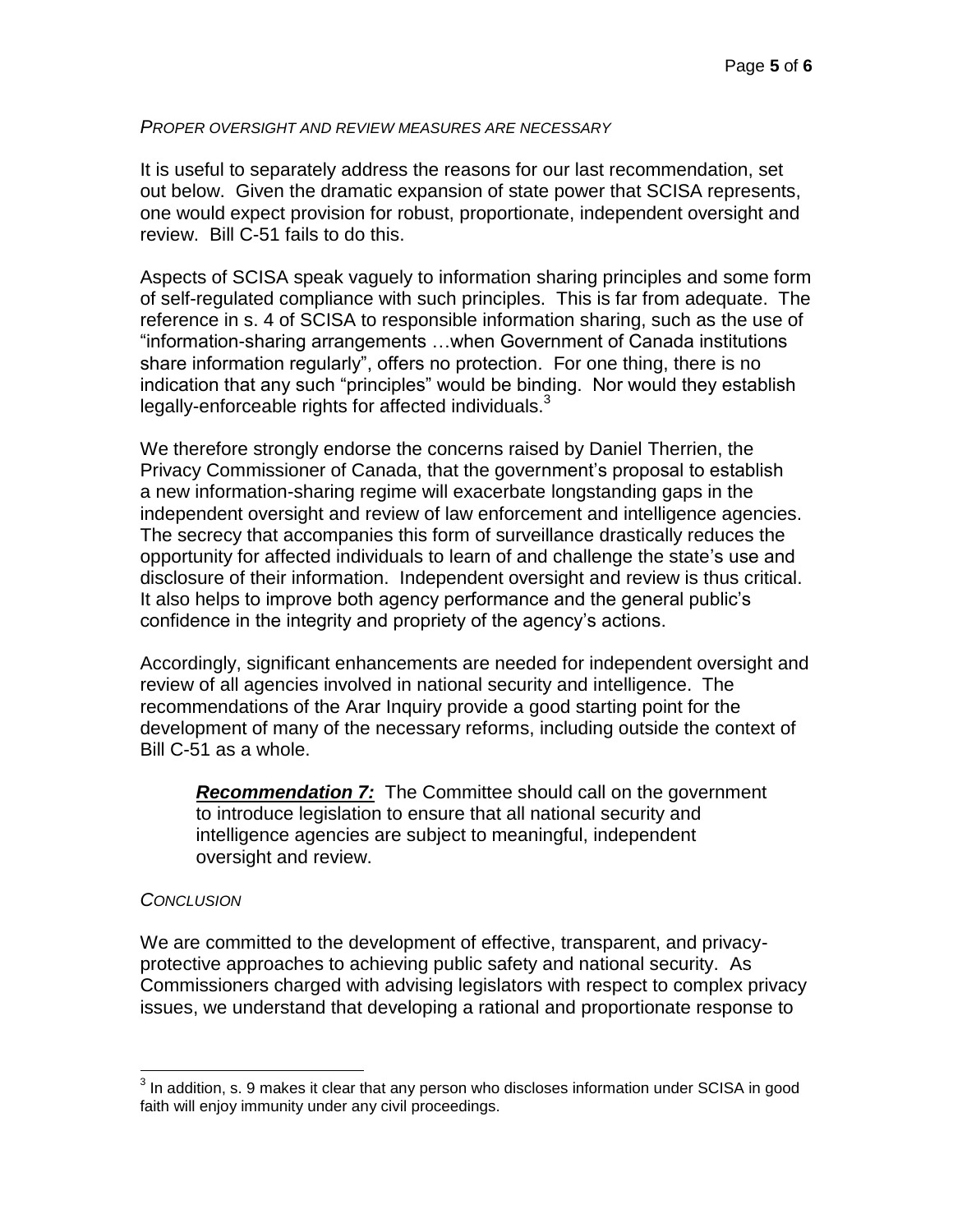terrorism can be extremely challenging. We are confident that it is possible to both improve our capacity to pre-empt future terrorist attacks and enhance the privacy, accountability and transparency safeguards necessary to preserve our free and open democracy.

In the interests of transparency, we will be making this letter a matter of public record.

Respectfully submitted by,

Brian Beamish Information and Privacy Commissioner, Ontario

Elizabeth Denham Information and Privacy Commissioner, British Colombia

Jean Chartier Chair, Commission à l'information du Québec

Jill Clayton Information and Privacy Commissioner, Alberta

Mel Holley Acting Ombudsman, Manitoba

Elaine Keenan Bengts Information and Privacy Commissioner, Nunavut and Northwest Territories

Ronald J. Kruzeniski Information and Privacy Commissioner, Saskatchewan

Maria C. MacDonald Information and Privacy Commissioner, Prince Edward Island

Diane McLeod-McKay Yukon Ombudsman and Information and Privacy Commissioner

Ed Ring Information and Privacy Commissioner, Newfoundland and Labrador

Catherine E. Tully Freedom of Information and Protection of Privacy Review Officer, Nova Scotia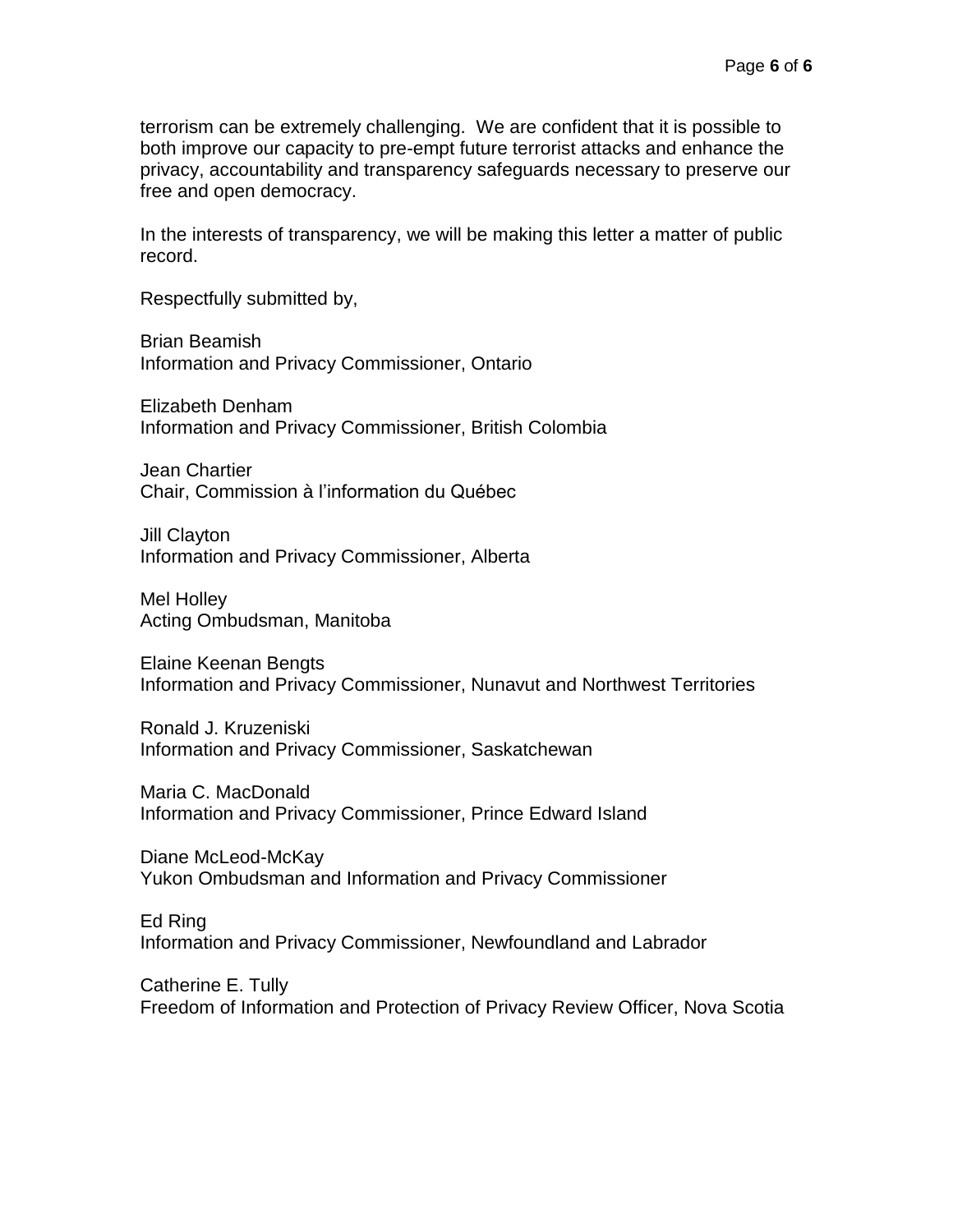



4 mars 2015

Daryl Kramp Président, Comité permanent de la sécurité publique et nationale et membres du Comité Sixième étage, 131, rue Queen Chambre des communes Ottawa ON K1A 0A6 Canada

Président Kramp:

# **Objet : Projet de loi C-51 –** *Loi antiterroriste de 2015*

Nous vous écrivons dans notre capacité de commissaires indépendants à la protection de la vie privée, provinciaux et territoriaux, afin d'exprimer nos profondes inquiétudes concernant les répercussions de grande envergure du projet de loi C-51 (*Loi antiterroriste de 2015*) sur les droits fondamentaux des Canadiens et Canadiennes.

À l'automne dernier, les commissaires à l'information et à la protection de la vie privée de partout au Canada ont partagé le deuil de tous les Canadiens et Canadiennes, quant aux meurtres de l'Adjudant Patrice Vincent et du Caporal Nathan Cirillo. Comme tous les Canadiens et Canadiennes, nous croyons que des mesures efficaces sont nécessaires pour faire face aux menaces à notre sécurité nationale. Comme tous les commissaires canadiens l'avaient alors mentionné, ces mesures doivent être fondées sur des preuves, proportionnées, et assujetties à une surveillance et un examen efficaces.<sup>1</sup> Elles doivent protéger les droits et libertés inscrits dans la loi, quant au respect de la vie privée des Canadiens et Canadiennes. Le projet de loi C-51 échoue à tous ces niveaux.

Le projet de loi C-51 s'oppose, à plusieurs égards, à des droits et libertés fondamentaux, mais notre préoccupation se centre autour de son mandat qui permet le partage trop général, non régulé et intrusif de renseignements personnels des Canadiens et Canadiennes ordinaires. La partie du projet de loi C-51 comprenant la *Loi sur la communication d'information ayant trait à la sécurité du Canada* (LCISC), si adoptée, élargirait substantiellement le pouvoir de l'État pour surveiller et profiler des Canadiens et Canadiennes ordinaires et respectueux de la loi.

 $\overline{\phantom{a}}$ <sup>1</sup> Liens vers la déclaration FPT du 29 octobre 2014. Anglais : [https://www.priv.gc.ca/media/nr](https://www.priv.gc.ca/media/nr-c/2014/nr-c_141029_e.asp)[c/2014/nr-c\\_141029\\_e.asp;](https://www.priv.gc.ca/media/nr-c/2014/nr-c_141029_e.asp) français : [https://www.priv.gc.ca/media/nr-c/2014/nr-c\\_141029\\_f.asp.](https://www.priv.gc.ca/media/nr-c/2014/nr-c_141029_f.asp)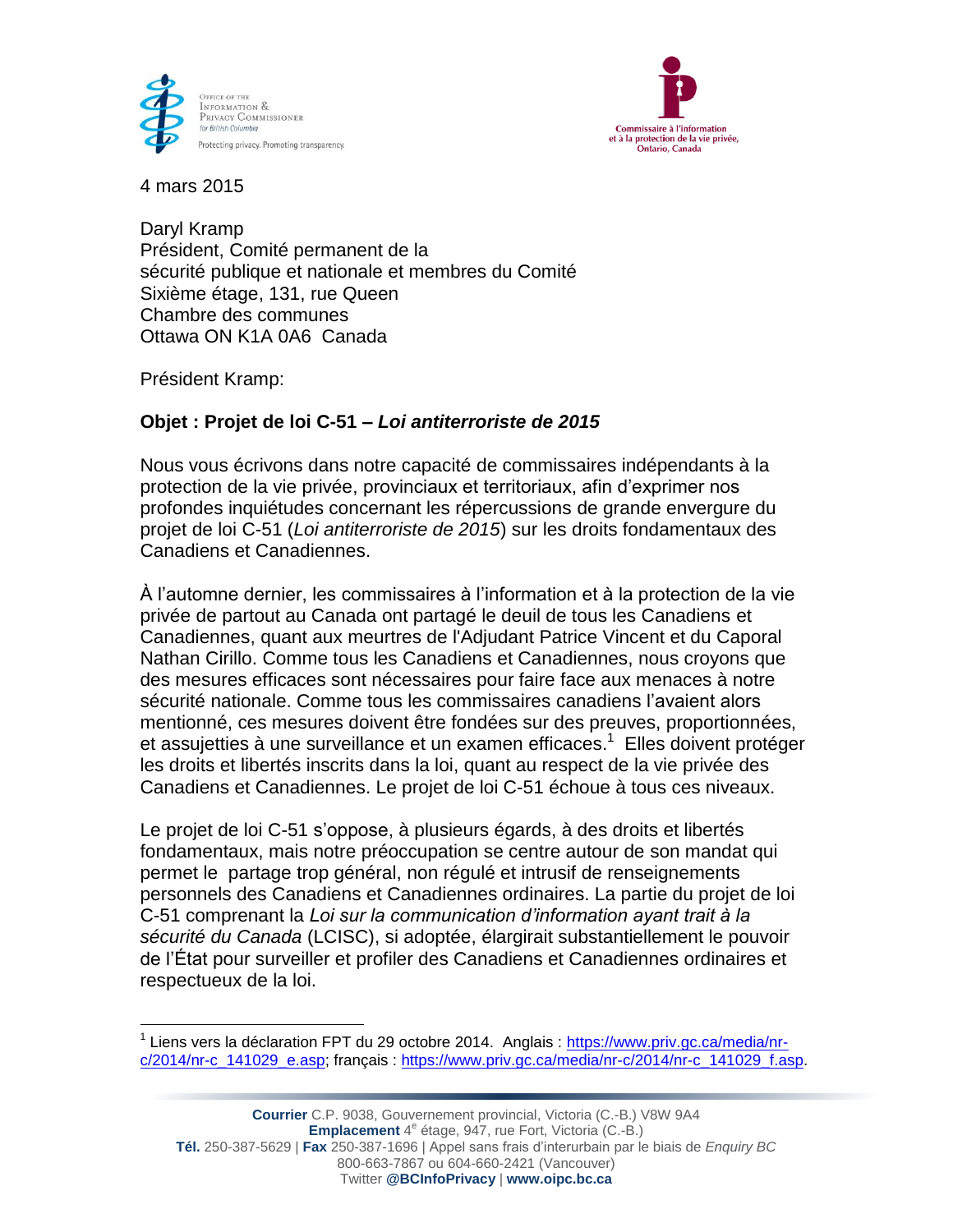Les Canadiens et Canadiennes s'attendent, avec raison, à ce que leurs gouvernements prennent des mesures raisonnables pour prévenir des actes terroristes. Cependant, le potentiel d'interpréter la dissidence comme étant équivalente à la violence, le sabotage et la subversion dans la LCISC, faciliterait un déplacement important vers une surveillance de routine de larges parties de la population. Celle-ci pourrait, en effet, être utilisée pour autoriser la surveillance dans l'ensemble des gouvernements au Canada, et à l'étranger, à des fins pratiquement illimitées. Une telle situation serait incompatible avec la primauté du droit comprise dans notre démocratie, et serait contraire aux attentes des Canadiens et Canadiennes.

Étant donné l'ampleur de la portée de la LCISC, les Canadiens et Canadiennes devraient s'attendre à ce qu'il y ait des preuves claires et convaincantes pour justifier que ces propositions sont vraiment nécessaires, limitées et relatives. Le gouvernement n'a toujours pas fourni de preuves quant à ces points de fondement. Il n'a pas expliqué pourquoi les dispositions législatives en place permettant la divulgation de l'information personnelle à des fins d'application de la loi ou en lien avec la sécurité nationale ne sont pas suffisantes pour satisfaire aux exigences actuelles en matière de sécurité.

Compte tenu de l'information ci-dessus, ainsi que pour les raisons énumérées cidessous, nous exhortons le gouvernement de retirer la LCISC.

Si le gouvernement refuse de le faire, des amendements importants à la LCISC sont nécessaires, tel qu'expliqué ci-dessous, afin d'assurer que tous nouveaux pouvoirs de partage d'information soient limités, relatifs, et qu'ils protègent les droits et libertés constitutionnels des Canadiens et Canadiennes.

## *LE CONCEPT DE CE QUI "PORTE ATTEINTE À LA SÉCURITÉ DU CANADA" EST EXCESSIVEMENT VASTE*

L'article 2 de la LCISC donne une définition très vaste d'une *"activité portant atteinte à la sécurité du Canada",* plus encore que tout autre concept comparable dans la *Loi sur le Service canadien du renseignement de sécurité* ou dans la *Loi*  antiterroriste de 2001.<sup>2</sup> La définition engloberait les activités telles que celles liées à la planification et la préparation d'une attaque terroriste ou d'un acte de sabotage dirigé par l'étranger. Cependant, la LCISC ouvrirait la porte à un partage d'information pratiquement illimité. Elle ne fixerait pas de limites pour les termes "portant atteinte" et "sécurité", qui sont vastes et ouverts.

Dans l'article 2, plusieurs des exemples d'activités portant atteinte à la sécurité sont trop vastes; particulièrement les catégories d'activités énumérées aux

 $\overline{\phantom{a}}$ 2 Voir la définition de "menaces envers la sécurité du Canada" dans l'article 2 de la *Loi sur le Service canadien du renseignement de sécurité*, et la définition d' "activité terroriste" dans l'article 83.01 du *Code Criminel*.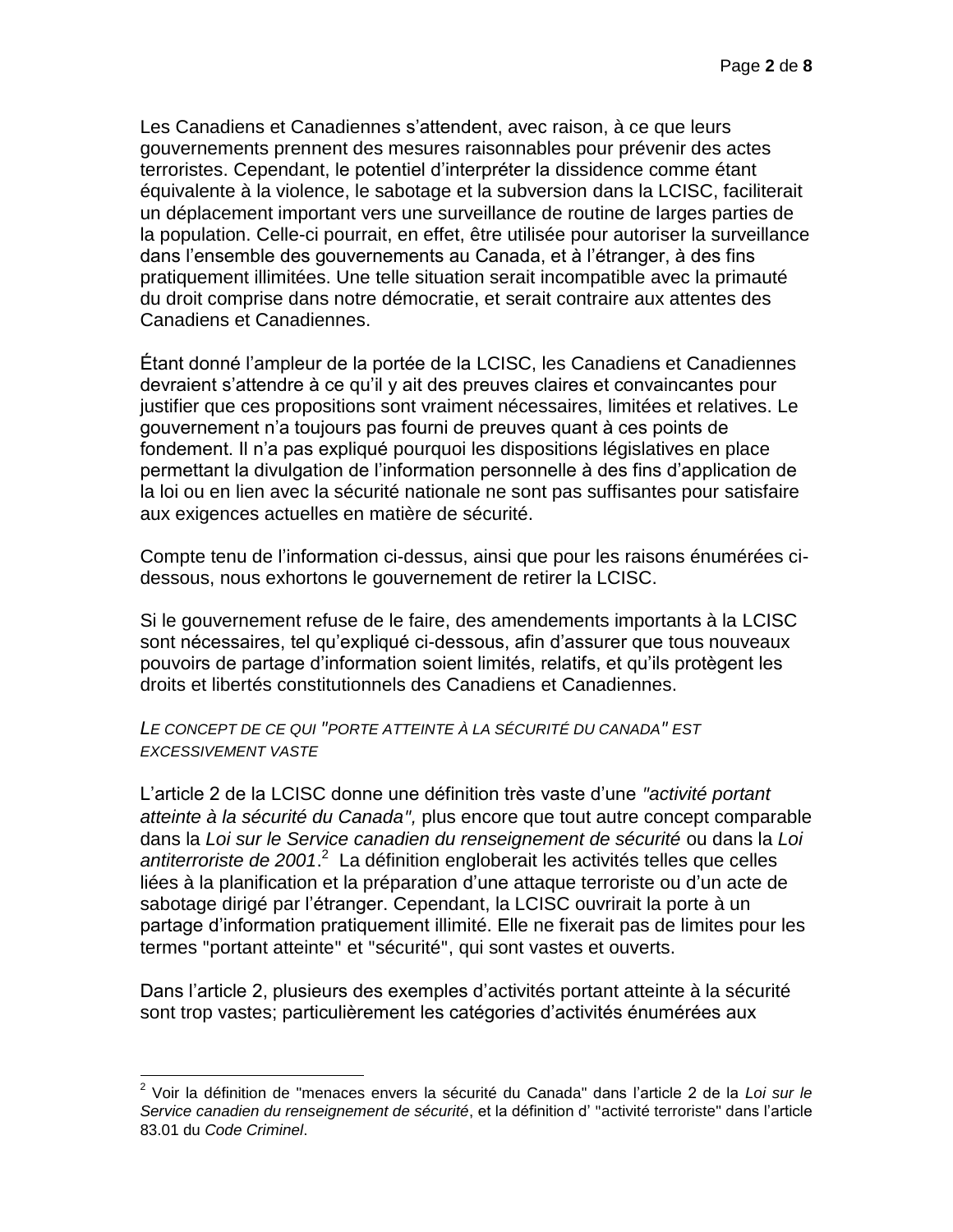paragraphes 2(a), (b), (f), et (i). Celles-ci s'étendent bien au-delà de ce qui serait accepté d'une façon générale comme représentant une authentique menace à la sécurité. De plus, il n'est pas précisé qu'une preuve d'illégalité (y compris les activités criminelles et la violence) serait une précondition au partage de l'information selon l'article 5. Ceci exposerait les Canadiens et Canadiennes innocents de toute illégalité au risque d'un partage pratiquement illimité de leur information, y compris à l'égard de leurs activités civiques.

Nous sommes profondément préoccupés par le fait que la LCISC permettrait le partage des informations personnelles d'individus ayant participé à des manifestations pacifiques légitimes, telles que les manifestations de grande envergure contre l'investissement dans l'apartheid en Afrique du Sud et l'incarcération de Nelson Mandela. Les manifestations pacifiques historiques en faveur du désarmement nucléaire auraient également, presque certainement, été touchées. C'est le cas puisque la LCISC définirait, comme activité portant atteinte à la sécurité, tout ce qui pourrait équivaloir à "entraver la capacité du gouvernement fédéral — ou de son administration — en matière de … défense … de sécurité publique, d'administration de la justice, de relations diplomatiques ou consulaires ou de stabilité économique ou financière du Canada." La définition comprendrait aussi le fait d' "influer indûment sur un tel gouvernement par l'emploi … de moyens illégaux", notant — comme un seul exemple — que parfois certaines marches non violentes ont lieu sans se conformer à tous les règlements municipaux. De plus, à l'opposé de l'approche dans la *Loi antiterroriste de 2001*, la LCISC risque la surveillance de quiconque *associé* à un groupe dont les protestations, manifestations ou piquets de grève violent quelconque loi au Canada, peu importe sa futilité.

### *LE CHAMP D'APPLICATION DU PARTAGE DE L'INFORMATION EST AUSSI EXCESSIVEMENT VASTE*

L'article 5(1) de la LCISC donnerait expressément la permission à toute "organisation du Gouvernement du Canada" de divulguer des informations qu'elle juge "pertinentes" au mandat de l'organisation destinataire quant aux "activités portant atteinte à la sécurité du Canada, notamment en ce qui touche la détection, l'identification, l'analyse, la prévention ou la perturbation de ces activités ou une enquête sur celles-ci." L'article 8(2)(b) de la *Loi sur la protection des renseignements personnels* permet aux institutions gouvernementales de divulguer des informations personnelles à n'importe quelles fins, conformément à une Loi qui permet sa divulgation. L'article 5 de la LCISC semblerait confier cette autorisation. Ensemble, ces dispositions permettraient aux organisations de partager des informations personnelles, par leur propre initiative ou sur demande, pour des fins à l'étranger.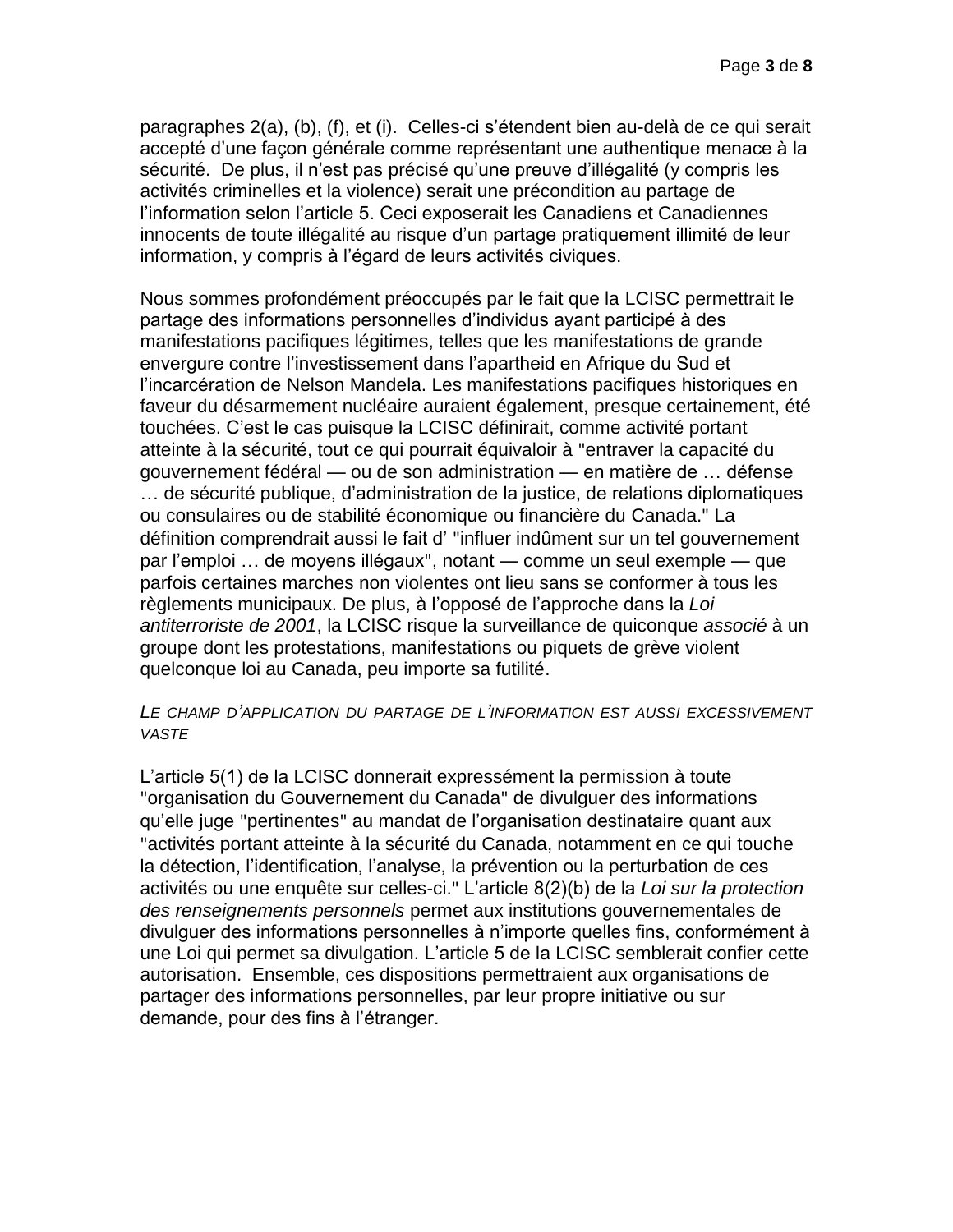Autrement dit, la LCISC ouvrirait les portes à la divulgation systémique d'un large éventail d'information concernant des Canadiens et Canadiennes ordinaires. Ceci permettrait le passage de l'information en provenance, et en direction, des organisations diverses, la liste desquelles pourrait être élargie à tout moment, sans faire l'objet de débat public.

Une autre sérieuse préoccupation est que l'article 6 de la LCISC permettrait à une organisation de divulguer de l'information personnelle à "toute personne" et ce, "à toute fin". Ceci permettrait le partage non-réglementé de l'information personnelle des Canadiens et Canadiennes avec d'autres gouvernements et organisations publiques au Canada, organismes du secteur privé et gouvernements étrangers ou leurs agences. La LCISC permettrait également ce partage d'information sans précédent sans pour autant accroître les ressources, déjà surexploitées, et les pouvoirs limités des agents d'examen indépendants actuels. La torture et l'emprisonnement illicite dont a souffert Maher Arar à la suite d'un partage sans contraintes d'informations personnelles inexactes avec des agences étrangères, illustrent les graves dangers de cette ouverture des vannes de l'information.

*DES MODIFICATIONS IMPORTANTES SONT NÉCESSAIRES POUR PROTÉGER LES CANADIENS ET CANADIENNES*

À la lumière de ce qui précède, les modifications suivantes sont essentielles pour remédier aux défaillances dans la LCISC et protéger la vie privée des Canadiens et Canadiennes ainsi que leurs droits d'association et d'expression :

*Recommandation 1 :* En s'appuyant sur la définition d ' "activité terroriste" à l'article 83.01 du *Code criminel*, le Comité devrait réduire la portée de la définition d'une "activité portant atteinte à la sécurité du Canada" afin d'assurer que les programmes de partage d'information de la LCISC ne ciblent pas des Canadiens et Canadiennes innocents, y compris ceux qui financent, soutiennent ou participent à des manifestations pacifiques ou d'autres activités nonviolentes.

*Recommandation 2 :* Le Comité devrait modifier l'article 5 de la LCISC afin de s'assurer que le partage d'information est employé seulement lorsque strictement nécessaire pour permettre d'accomplir des buts spécifiques reliés à la sécurité, en lien avec la prévention d' "activités terroristes" ou de "menaces envers la sécurité du Canada" (tel que ces termes sont définis dans l'article 83.01 du *Code criminel*  et l'article 2 de la Loi sur le Service canadien du renseignement de sécurité, respectivement).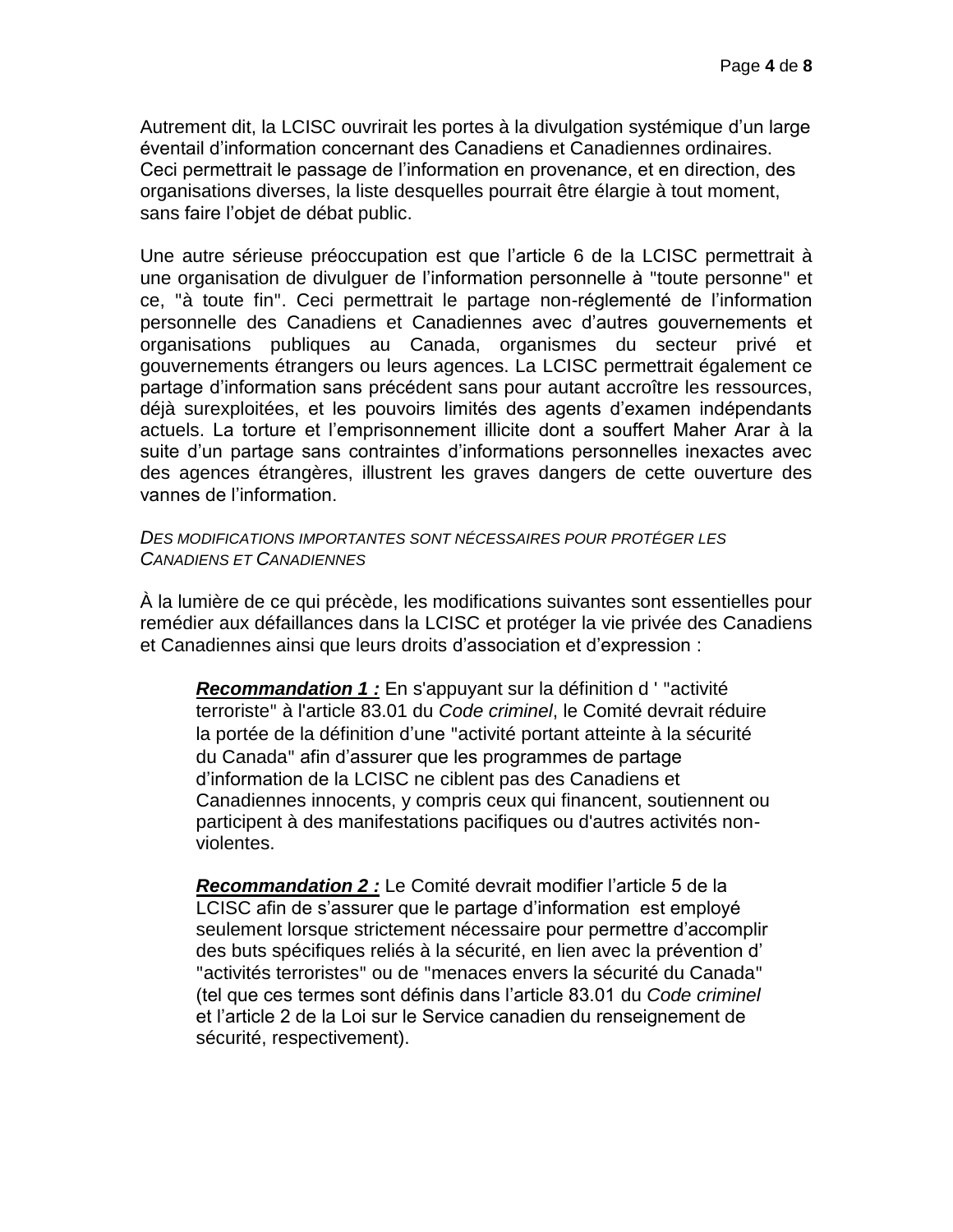*Recommandation 3 :* Le Comité devrait modifier l'article 4 de la LCISC pour obliger toutes les organisations divulgatrices et récipiendaires à mettre en œuvre des pratiques responsables quant au partage d'information et s'assurer que le partage d'information est mené de manière proportionnée, transparente et responsable. Des exigences particulières quant au partage d'information devraient être fixées dans les règlements contraignants sous l'article 10 de la LCISC. Ces exigences devraient comprendre une obligation d'établir des délais de conservation limités et appropriés (p. ex., deux ans), de détruire de façon sécuritaire les documents à la fin du délai de conservation (à moins qu'une conservation plus longue ne soit clairement justifiée), et de garder les documents témoignant du contexte dans lequel cette information a été partagée (avec qui, quand, pourquoi et sous réserve de quel contrôle).

*Recommandation 4 :* L'article 6 de la LCISC devrait être abrogé puisqu'il mènerait à une utilisation et une divulgation élargies, de la part des organisations récipiendaires, des informations personnelles à "toute personne" et ce "à toute fin".

*Recommandation 5 :* L'article 10 de la LCISC devrait être modifié pour restreindre les pouvoirs du Cabinet à nommer les institutions destinataires dans l'Annexe 3 de la LCISC, aux organismes fédéraux ayant comme responsabilité principale l'application de la loi ou la sécurité nationale.

*Recommandation 6 :* La LCISC devrait faire l'objet d'une disposition de réexamen qui exige la complétion d'un examen parlementaire dans un délai de cinq ans suivant son entrée en vigueur. Cet examen devrait être autorisé afin de déterminer si les dérogations au droit àla vie privée, découlant de l'application de laLCISC, sont nécesssairess, justifiées et relatives.

### *DES DISPOSITIONS APPROPRIEES EN MATIERE DE SURVEILLANCE ET DE REVISION SONT NECESSAIRES*

Il est utile de traiter séparément des raisons pour notre dernière recommandation, retrouvée ci-dessous. Étant donné l'expansion drastique du pouvoir de l'état que représente la LCISC, on pourrait s'attendre à ce qu'il y ait une disposition robuste, relative et indépendante en matière de surveillance et de révision. Le projet de loi C-51 omet cela.

Certains aspects de la LCISC se rapportent vaguement à des principes de partage d'information et à une forme ou une autre de conformité auto-réglée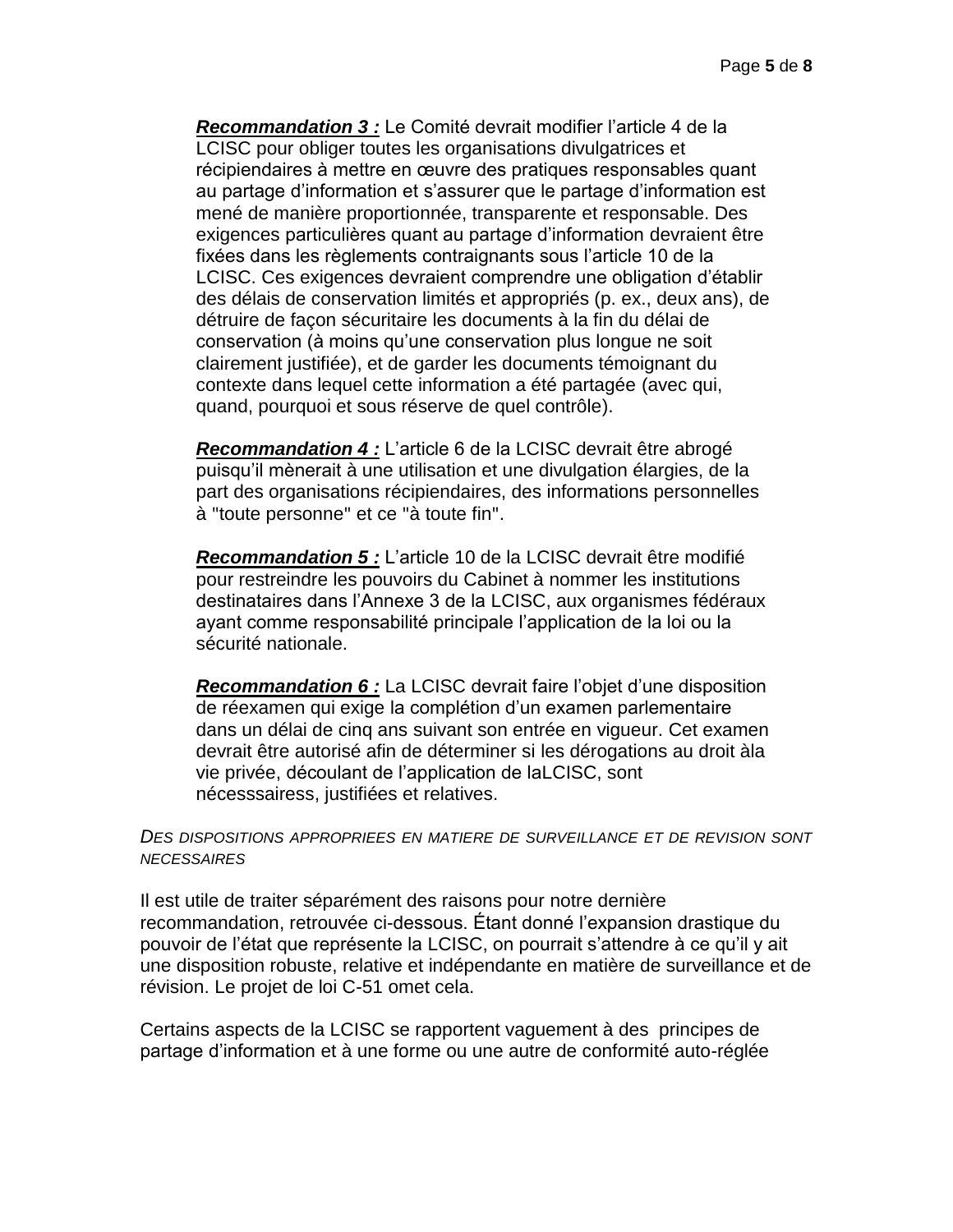avec de tels principes. Ceci est loin d'être vrai. La référence dans l'article 4 de la LCISC qui traite du partage d'information, tel que le recours à une "conclusion d'ententes de communication d'information … aux institutions fédérales qui communiquent régulièrement entre elles de l'information", n'offre aucune protection. Premièrement, il n'y a aucune indication que ces principes seraient obligatoires. Deuxièmement, aucuns droits en vertu de la loi n'ont été institués pour les personnes concernées.<sup>3</sup>

Ainsi, nous soutenons fortement les préoccupations soulevées par Daniel Therrien, commissaire à la protection de la vie privée du Canada, que la proposition du gouvernement pour instituer un nouveau régime de partage d'information risque d'exacerber les lacunes de longue date dans la surveillance et la révision indépendantes des organismes d'application de la loi et des organismes de renseignements.

Le secret qui accompagne cette forme de surveillance réduit grandement la possibilité que les individus concernés puissent être informés de l'utilisation et la divulgation de leurs renseignements par l'État, et qu'ils puissent contester celleci.

Une surveillance et une révision indépendantes sont donc essentielles. Elles aideraient aussi à améliorer la performance des organisations ainsi que la confiance du public par rapport à l'intégrité et le bien-fondé des mesures prises par les organisations.

Par conséquent, d'importantes améliorations sont nécessaires en matière de surveillance et de révision indépendantes de tous les organismes de sécurité nationale et de renseignements. Les recommandations de l'enquête Arar fournissent un bon point de départ pour le développement de plusieurs réformes nécessaires, y compris à l'extérieur du contexte du projet de loi C-51 dans son ensemble.

*Recommandation 7 :* Le Comité devrait demander au gouvernement d'adopter une loi pour garantir que tous les organismes de sécurité nationale et de renseignements soient soumis à une surveillance et une révision, significatives et indépendantes.

 $\overline{a}$ 

 $3$  De plus, l'article 9 précise que toute personne qui divulgue, de bonne foi, des informations selon la LCISC, profitera d'une immunité lors des procès civils.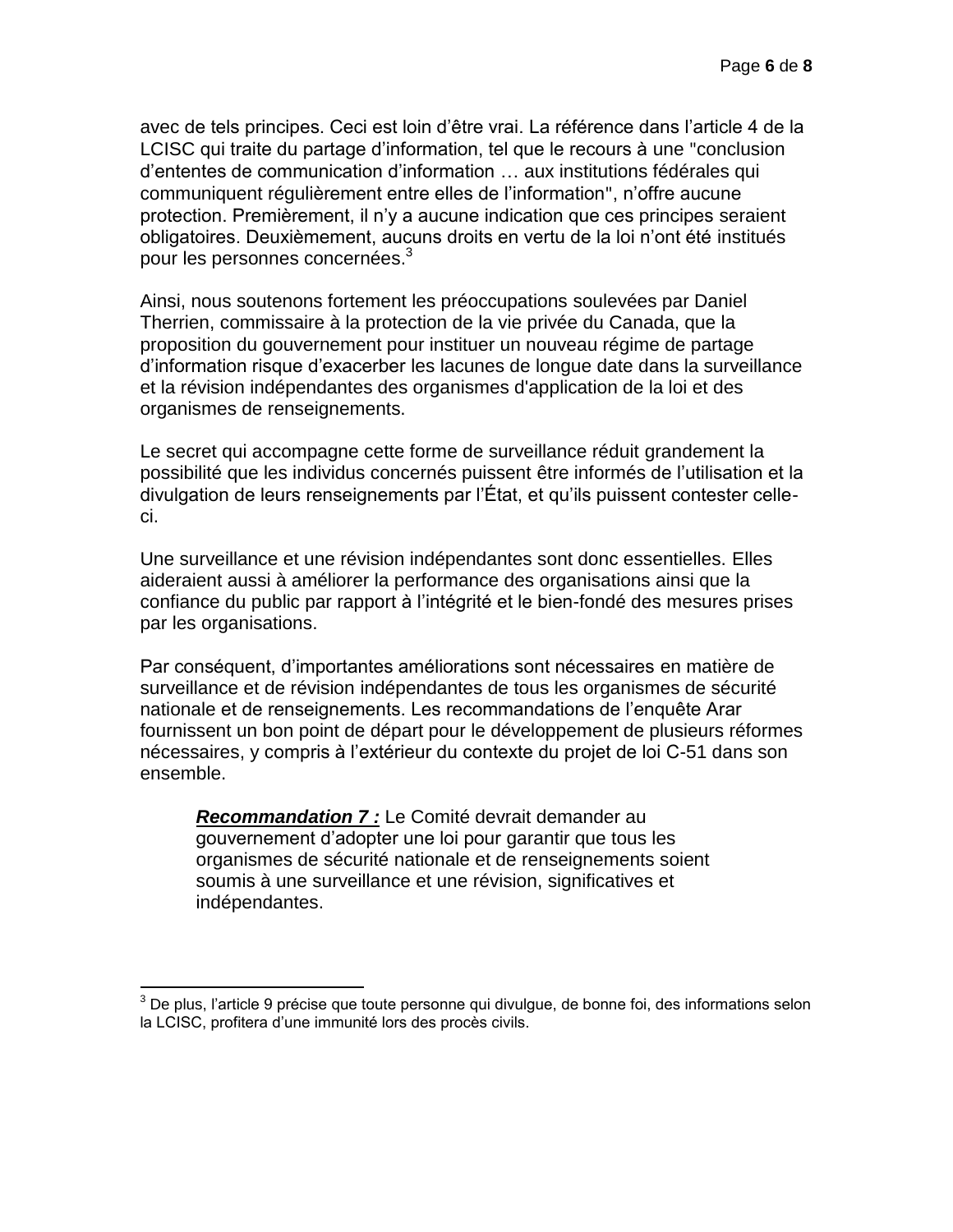## *CONCLUSION*

Nous nous engageons à l'élaboration d'approches efficaces, transparentes et protectrices du droit à la vie privée afin d'assurer la sécurité du public et la sécurité nationale. En tant que commissaires chargés de conseiller les législateurs sur les questions complexes relatives à la protection de la vie privée, nous comprenons que l'élaboration d'une réponse rationnelle et relative au terrorisme peut être extrêmement difficile. Nous somme confiants qu'il est possible d'améliorer à la fois notre capacité à préempter des attaques terroristes futures et les mesures de protection quant à la protection des renseignements personnels, la reddition des comptes et la transparence, qui sont nécessaires afin de conserver notre démocratie ouverte et libre.

Dans l'intérêt de la transparence, nous mettrons cette lettre à la disposition du public.

Respectueusement,

Brian Beamish,

Commissaire à l'information et à la protection de la vie privée de l'Ontario

Elizabeth Denham,

Commissaire à l'information et à la protection de la vie privée de la Colombie-**Britannique** 

Jean Chartier, président, Commission à l'information du Québec

Jill Clayton, commissaire à l'information et à la protection de la vie privée, Alberta

Mel Holley, Ombudsman par intérim, Manitoba

Elaine Keenan Bengts, commissaire à l'information et à la protection de la vie privée, Nunavut et Territoires-du-Nord-Ouest

Ronald J. Kruzeniski, commissaire à l'information et à la protection de la vie privée, Saskatchewan

Maria C. MacDonald, commissaire à l'information et à la protection de la vie privée, Île-du-Prince-Édouard